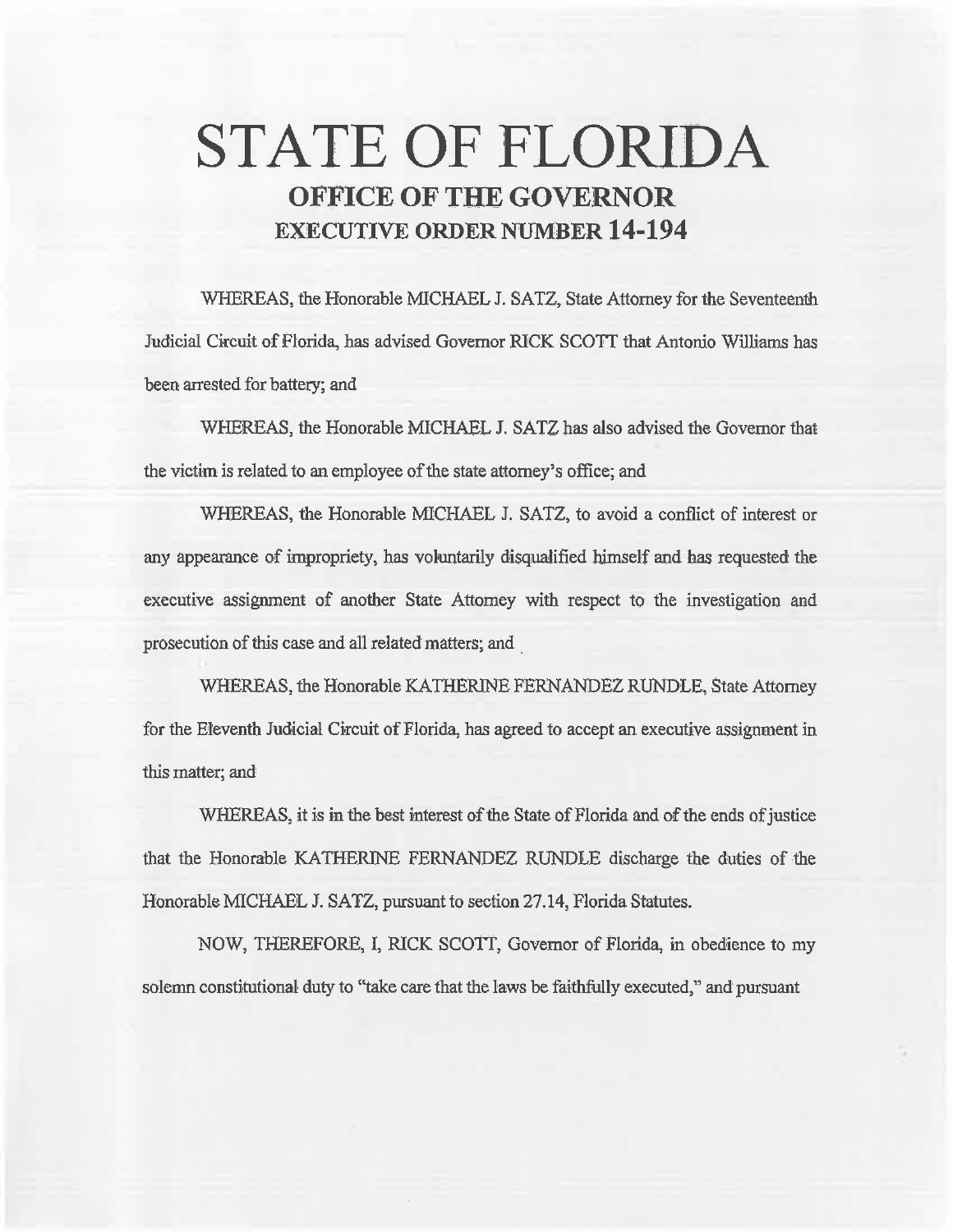to the Constitution and laws of the State of Florida, issue the following Executive Order, effective immediately:

## Section I.

The Honorable KATHERINE FERNANDEZ RUNDLE, State Attorney for the Eleventh Judicial Circuit of Florida, referred to as the ''Assigned State Attorney,'' is assigned to discharge the duties of the Honorable MICHAEL J. SATZ, State Attorney for the Seventeenth Judicial Circuit of Florida, as they relate to the investigation, prosecution and all matters related to Antonio Williams.

# Section 2.

The Assigned State Attorney or one or more Assistant State Attorneys and Investigators, who have been designated by the Assigned State Attorney, shall proceed immediately to the Seventeenth Judicial Circuit of Florida, and are vested with the authority to perform the duties prescribed herein.

## Section 3.

All residents of the Seventeenth Judicial Circuit are requested, and all public officials are directed, to cooperate and render whatever assistance is necessary to the Assigned State Attorney, so that justice may be served.

#### Section 4.

The period of this Executive Assignment shall be for one (I) year, to and including June 24, 2015.